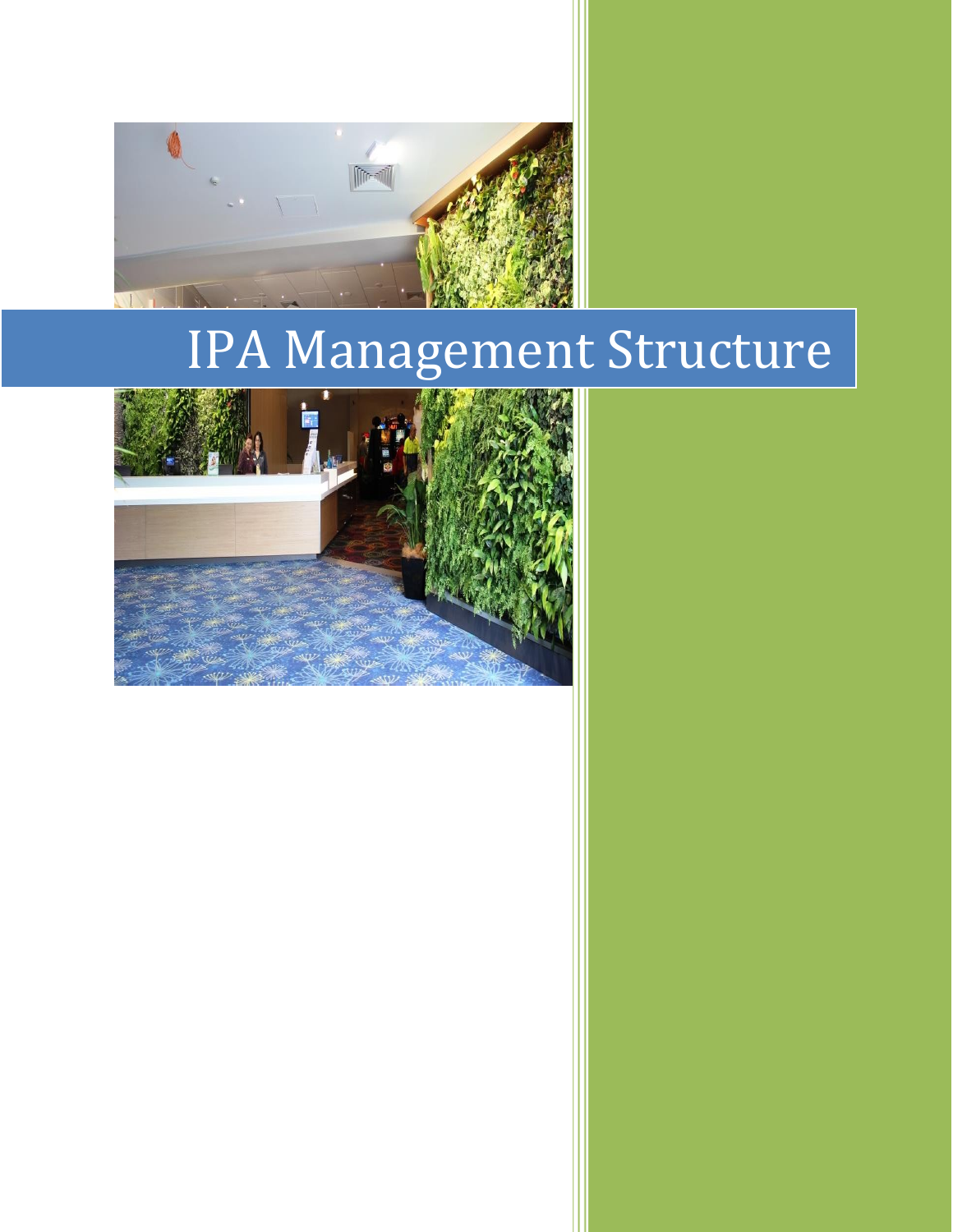

# **Interior Plantscape Association Management structure**

# **Office Bearers Roles & Responsibilities:**

#### President:

- Lead and be involved in every part of the Association to ensure that the direction of the association is in line with the mission statement.
- Chair Executive Board meetings
- Prepare Agenda Items
- Liaise with Executive Officer
- Support Sub-Committees
- Conduct meetings in a proper, orderly & timely manner
- Attend networking/trade show events when necessary

#### Vice President:

- Support President and chair meetings that the President is unable to attend
- Support and or chair Sub-Committees
- Attend Executive Board meetings
- Perform other responsibilities as assigned by the President

#### Treasurer:

- Handle all of the financial matters of the association
- Provide Executive Board meetings with monthly Treasurers Report
- Return signed cover note for Treasurer's report to Executive Officer after monthly meeting & within 7 days
- $\bullet$  Liaise with Executive Officer
- Attend via Skype Executive Board meetings
- Support or chair Sub-Committee meeting

#### Secretary:

- Support President, Vice President & Treasurer when required
- Take monthly minutes & return to Executive officer within 7 days of monthly meeting
- Attend Executive Board meetings
- Support or Chair Sub -Committee meetings
- Support Executive Officer when required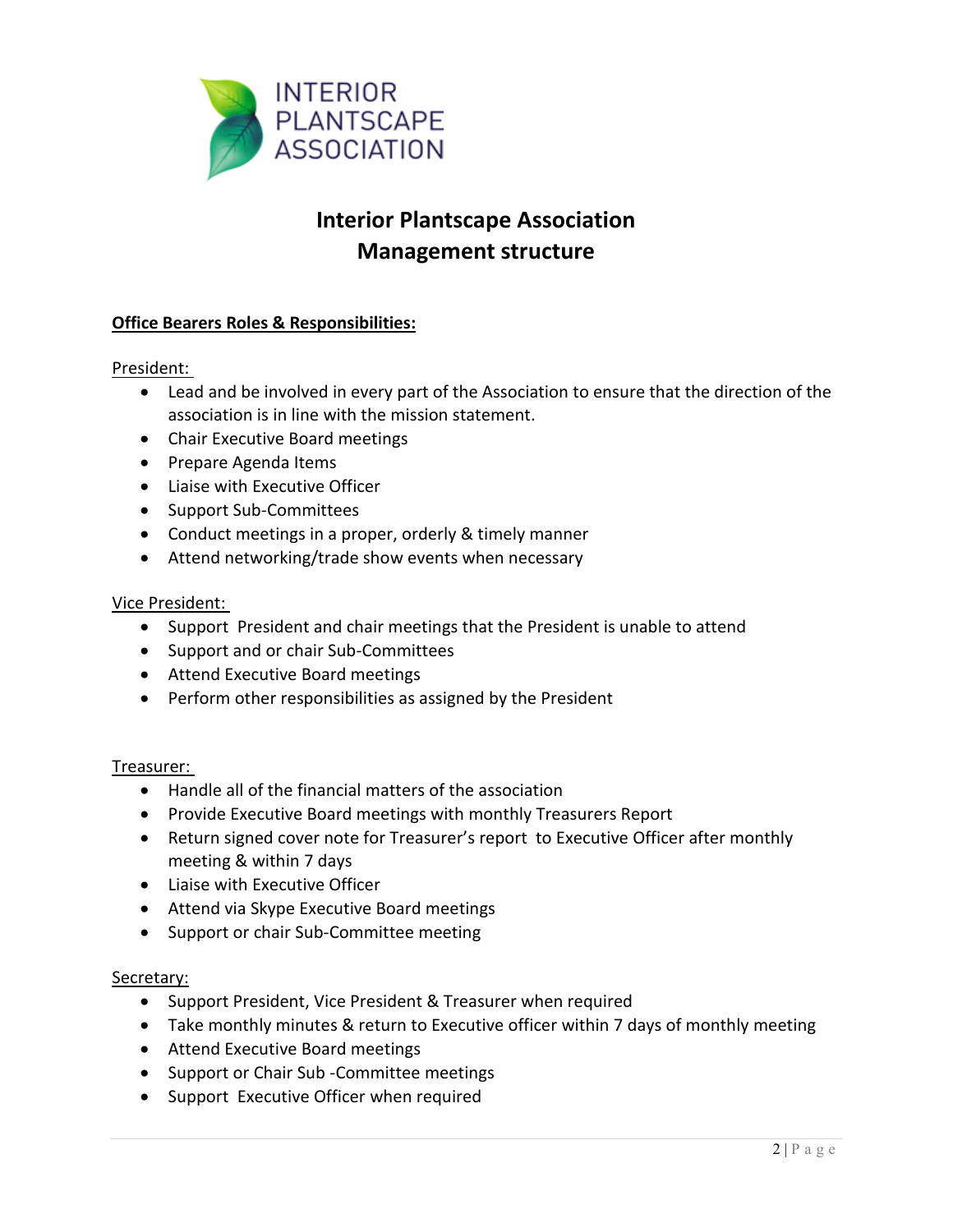

# **All board members:**

- Commit 4hrs per month to IPA. (this includes time for the executive meeting)
- Minimum 80% attendance to Executive Board meetings.
- Respond to in-house emails or phone calls within 24hrs.
- Actively participate in at least one Sub-Committee and abide by the Sub-Committees roles and responsibilities
- Respect any direction from the chairperson of any Executive or Sub-Committee meeting.
- Be willing to help and support a fellow board member.
- Work cohesively as a team member
- Actively go through the Item Action Sheets of Executive & Sub-Committee meetings and ensure that any items allocated to them are completed.
- Be proactive and submit any reports to the Executive officer in a minimum of 4 days before the next Executive Board meeting

## **Sub-Committee**

#### Chairperson:

- Chair every Sub-Committee meeting or arrange for another Executive Board member to officiate.
- Commit up to 4 hrs per month if & when necessary
- Submit any reports to the board in a minimum of 4 days before the next Executive Board meeting.
- Draft a set of goals and plans for the Sub-Committee & submit to Executive board for approval
- Prepare Agenda for monthly meetings
- Delegate minute taking and ensure minutes are prepared and submitted to Executive board monthly meeting
- Prepare action/item sheet from minutes and forward to fellow Sub-Committee members within 7 days of the meeting
- Follow up all tasks from action/item sheet ensuring all tasks are completed

# Sub-Committee Member:

Your role is to assist Chairperson when necessary and be responsible and committed to your assigned sub-Committee.

Attend meetings as per Chair person's direction